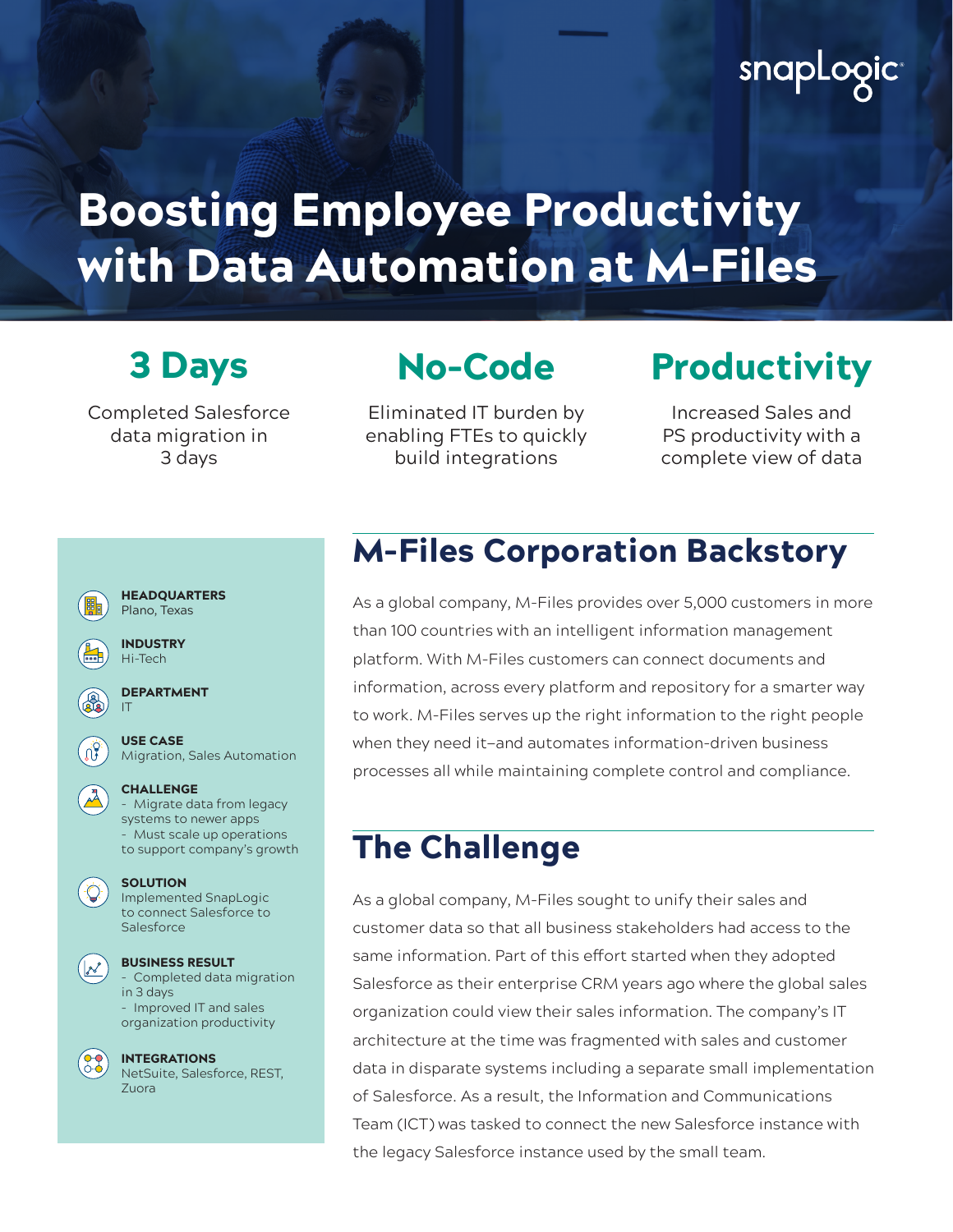"We needed to integrate both Salesforce systems as seamlessly as possible so the work of our business users was not disrupted," said Petteri Heinonen, Executive Director, ICT at M-Files Corporation, "We began researching ways to integrate the two instances and started evaluating tools to do that easily."

said Heinonen. The ICT team expanded their Salesforce integration use case by connecting Salesforce to NetSuite and Zuora so that more business stakeholders can access real-time sales and customer data in additional application interfaces, and create data analytics and BI reporting to uncover business trends and opportunities.

### The Solution

During his search, Heinonen sought an integration solution that did not require specialized integration skill sets to build integrations. Within a week, he selected SnapLogic as their integration platform as a service (iPaaS) for its low-code integration approach. Through the SnapLogic free trial, he was able to test the tool through a web browser and build integrations without any support. "We were up and running with Salesforceto-Salesforce integrations in less than three days," said Heinonen. "We were able to go into production without the need for developers to code any of the integrations."

The ICT team can now easily surface customer data in Salesforce without having the data live in the application, boosting the sales organization's productivity by enabling them to view all their customers' data in a single application. "Once we completed the Salesforce integration in a matter of days, we were confident that SnapLogic could help us with additional business use cases,"

We were up and running with Salesforce-to-Salesforce integrations in less than three days. We were able to go into production without the need for developers to code any of the integrations."

> **Petteri Heinonen Executive Director ICT at M-Files Corporation**